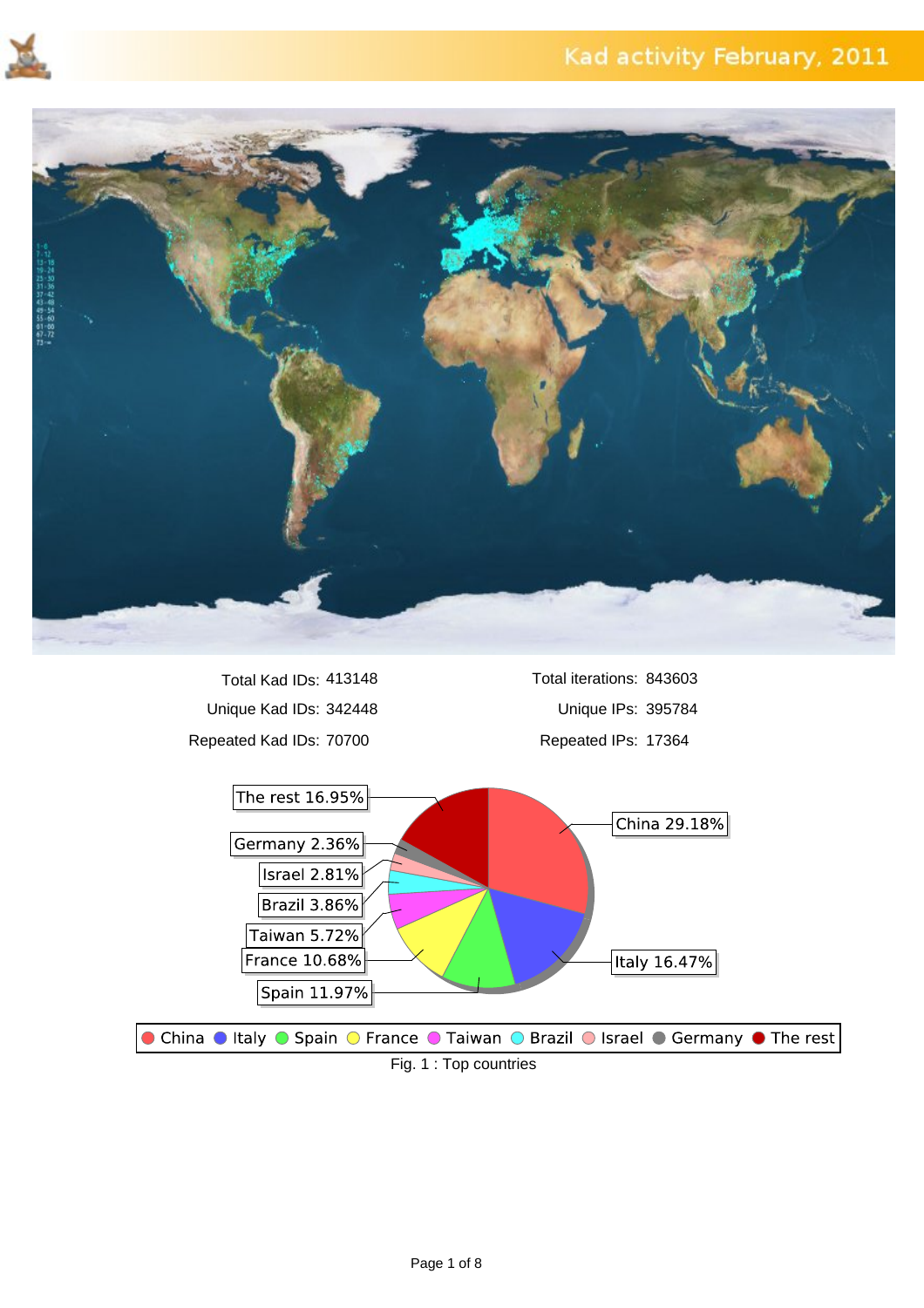



Fig. 2 : Client version distribution

#### Table I : Node distribution by country

| Country              | Peer count |  |
|----------------------|------------|--|
| China                | 120550     |  |
| Italy                | 68027      |  |
| Spain                | 49469      |  |
| France               | 44143      |  |
| Taiwan               | 23612      |  |
| <b>Brazil</b>        | 15961      |  |
| Israel               | 11591      |  |
| Germany              | 9767       |  |
| <b>United States</b> | 7804       |  |
| Korea, Republic of   | 6561       |  |
| Poland               | 5765       |  |
| Argentina            | 4959       |  |
| Hong Kong            | 3811       |  |
| Canada               | 3241       |  |
| United Kingdom       | 2676       |  |
| Portugal             | 2568       |  |
| Belgium              | 2443       |  |
| Switzerland          | 2275       |  |
| Japan                | 2158       |  |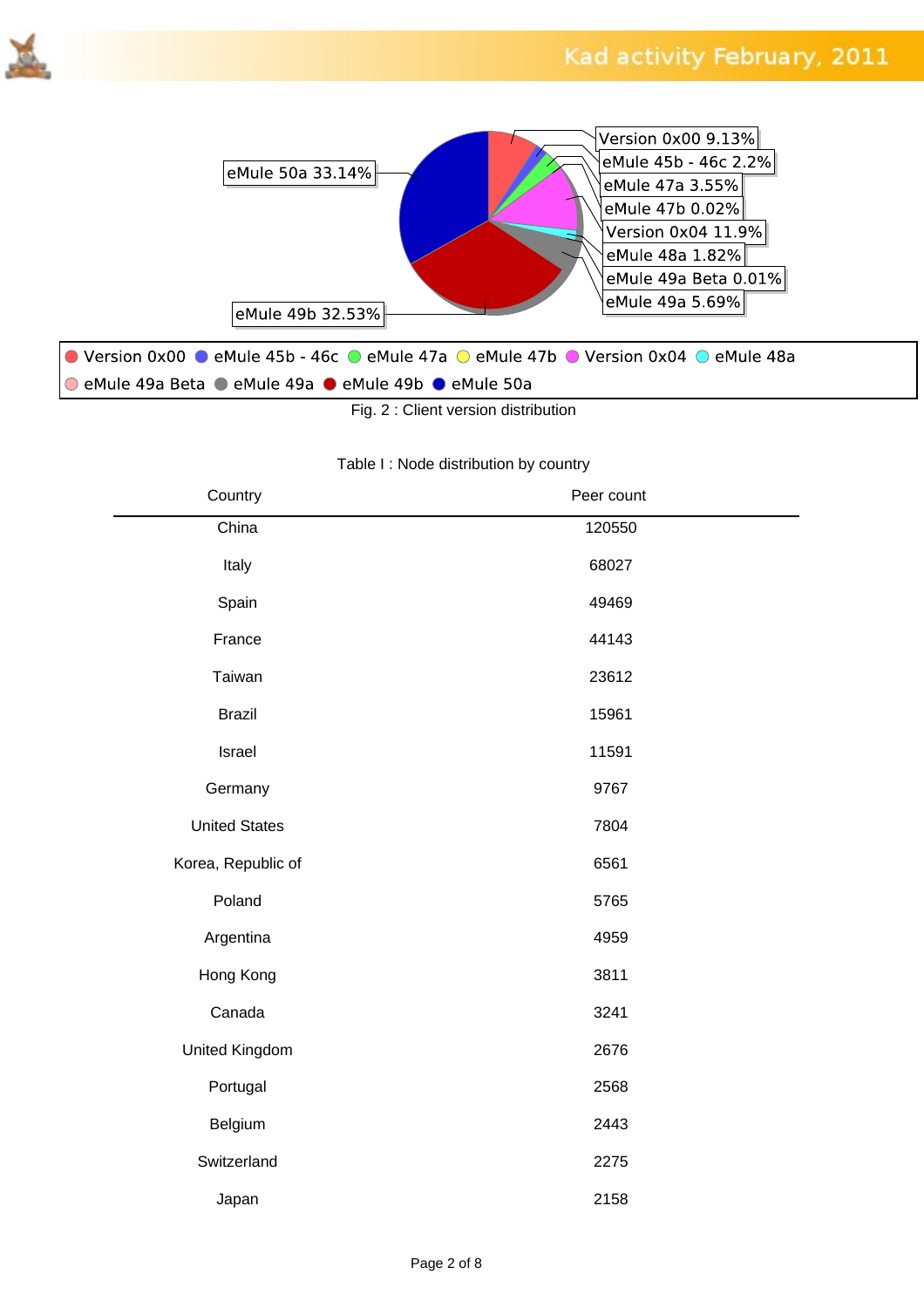

| Country                   | Peer count |
|---------------------------|------------|
| Failed to identify        | 2137       |
| Malaysia                  | 1925       |
| Netherlands               | 1917       |
| <b>Russian Federation</b> | 1728       |
| <b>Turkey</b>             | 1336       |
| Singapore                 | 1250       |
| Mexico                    | 1102       |
| Australia                 | 1069       |
| Austria                   | 982        |
| Venezuela                 | 799        |
| Chile                     | 781        |
| Slovenia                  | 655        |
| Algeria                   | 542        |
| Greece                    | 498        |
| Morocco                   | 450        |
| Uruguay                   | 423        |
| Sweden                    | 422        |
| Denmark                   | 420        |
| Colombia                  | 358        |
| Ukraine                   | 358        |
| Thailand                  | 340        |
| Finland                   | 326        |
| Romania                   | 307        |
| Hungary                   | 253        |
| Peru                      | 238        |
| Luxembourg                | 230        |
| Lithuania                 | 226        |
| <b>Bulgaria</b>           | 208        |
| Estonia                   | 196        |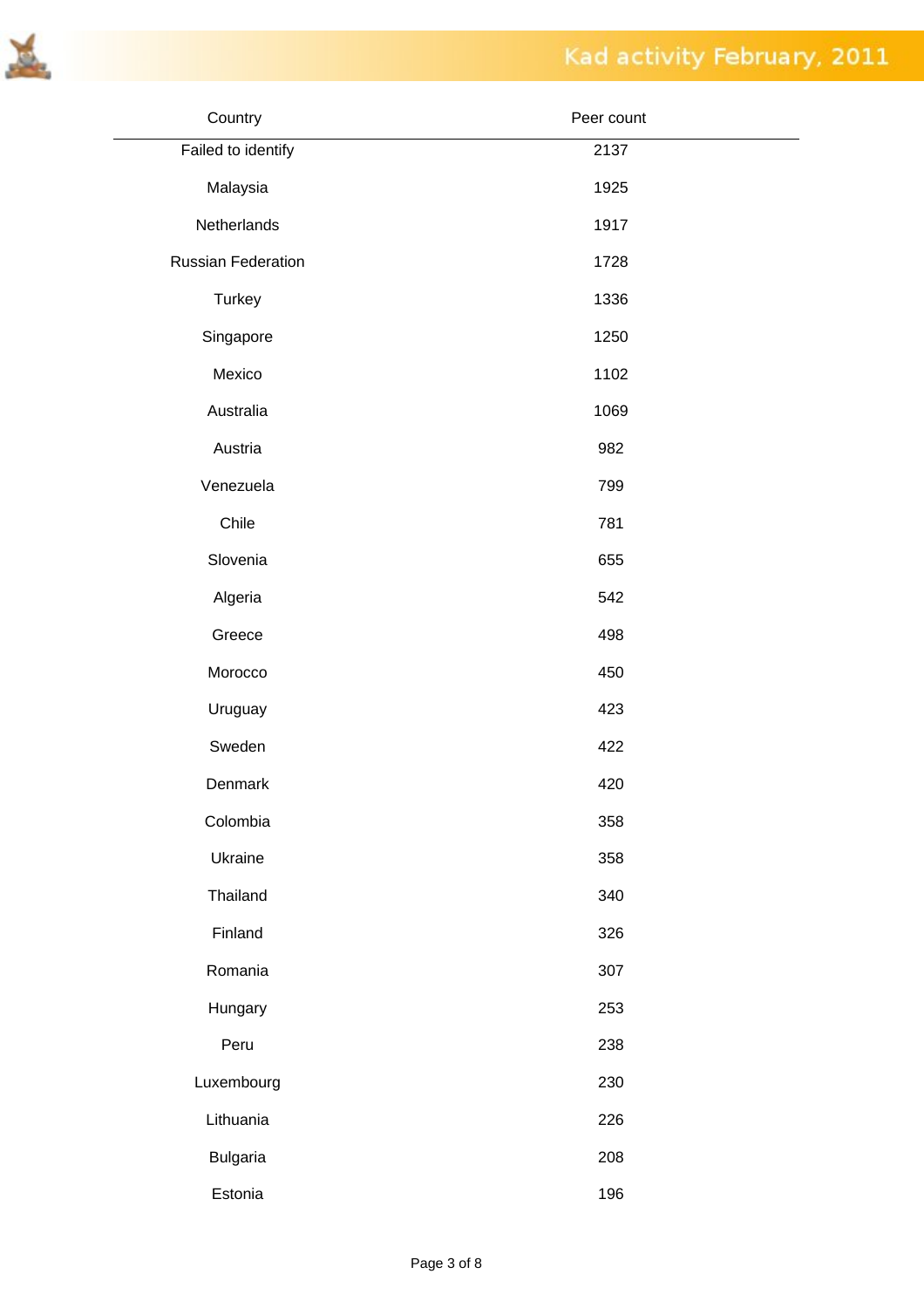

| Country                     | Peer count |  |
|-----------------------------|------------|--|
| Czech Republic              | 191        |  |
| Macau                       | 183        |  |
| Norway                      | 176        |  |
| Serbia                      | 163        |  |
| Tunisia                     | 161        |  |
| Vietnam                     | 157        |  |
| Egypt                       | 144        |  |
| India                       | 140        |  |
| <b>United Arab Emirates</b> | 136        |  |
| New Caledonia               | 125        |  |
| New Zealand                 | 116        |  |
| Philippines                 | 104        |  |
| Latvia                      | 101        |  |
| Slovakia                    | 95         |  |
| Ireland                     | 92         |  |
| Senegal                     | 88         |  |
| Iran, Islamic Republic of   | 86         |  |
| Ecuador                     | 85         |  |
| Croatia                     | 82         |  |
| Saudi Arabia                | 81         |  |
| <b>Belarus</b>              | 80         |  |
| Indonesia                   | 80         |  |
| Andorra                     | 79         |  |
| Guadeloupe                  | 68         |  |
| San Marino                  | 68         |  |
| Reunion                     | 65         |  |
| Panama                      | 59         |  |
| French Guiana               | 58         |  |
| Cote D'Ivoire               | 55         |  |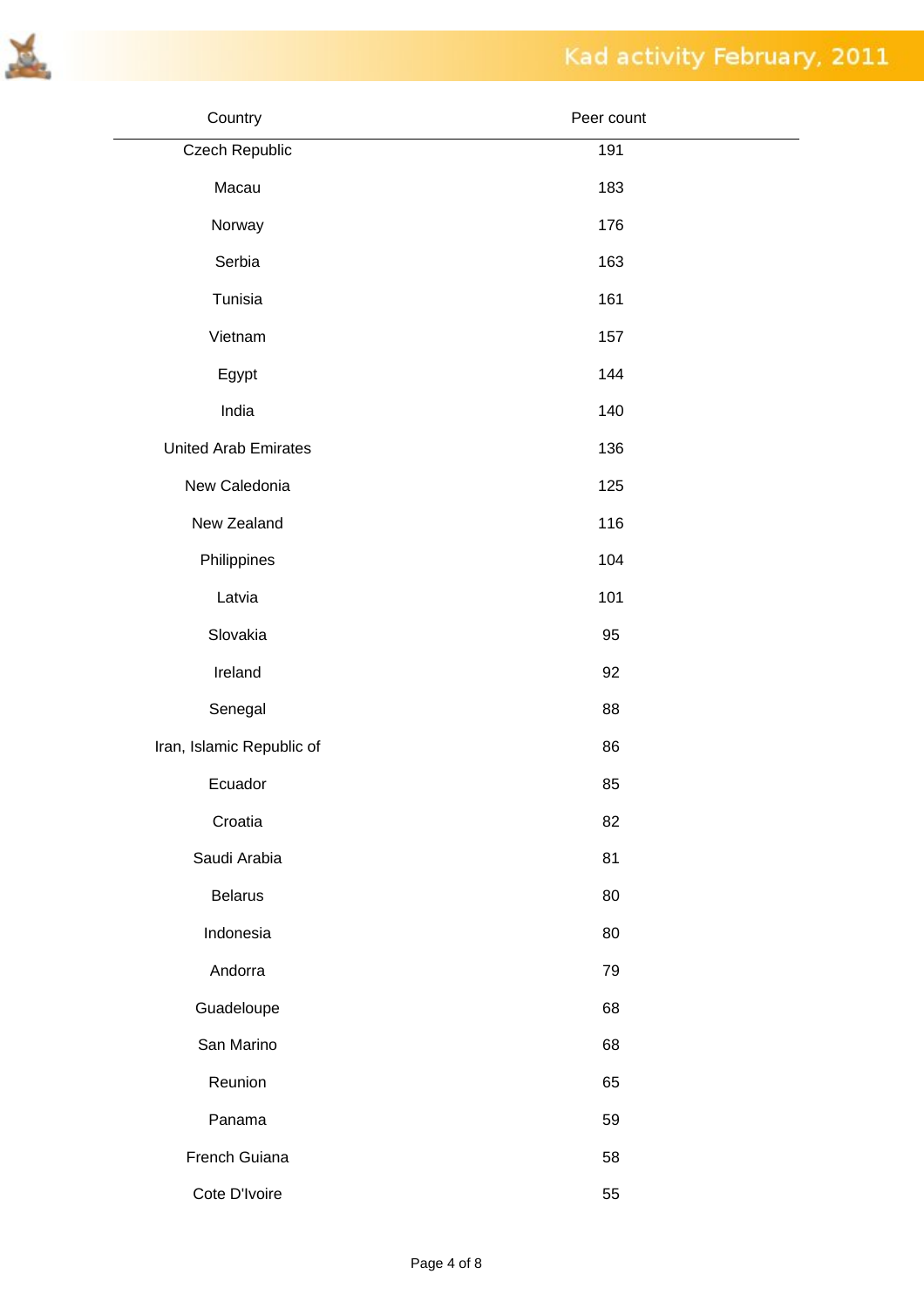

| Country                | Peer count |
|------------------------|------------|
| French Polynesia       | 53         |
| South Africa           | 52         |
| Kazakstan              | 50         |
| Dominican Republic     | 48         |
| Paraguay               | 47         |
| Martinique             | 44         |
| Angola                 | 37         |
| Cyprus                 | 37         |
| Costa Rica             | 35         |
| <b>Bolivia</b>         | 35         |
| Puerto Rico            | 33         |
| Kuwait                 | 33         |
| El Salvador            | 31         |
| Pakistan               | 31         |
| Monaco                 | 22         |
| Qatar                  | 22         |
| Cameroon               | 21         |
| Georgia                | 20         |
| Macedonia              | 19         |
| Djibouti               | 18         |
| Malta                  | 18         |
| Cambodia               | 18         |
| Bosnia and Herzegovina | 16         |
| Gibraltar              | 16         |
| Mali                   | 15         |
| <b>Burkina Faso</b>    | 15         |
| Guatemala              | 15         |
| Gabon                  | 15         |
| Brunei Darussalam      | 15         |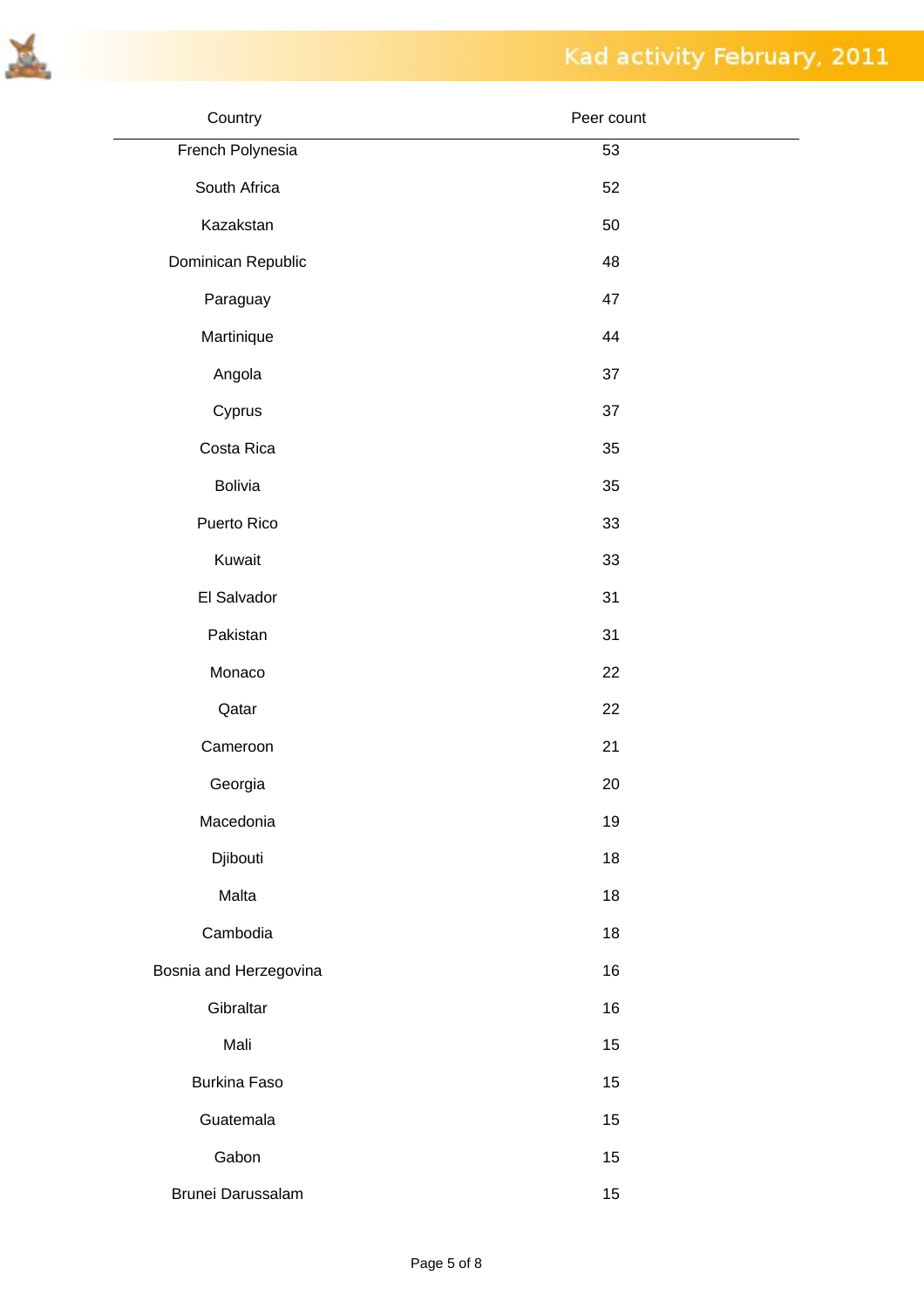

| Country                      | Peer count     |
|------------------------------|----------------|
| Anonymous Proxy              | 15             |
| Madagascar                   | 13             |
| Jordan                       | 13             |
| Moldova, Republic of         | 13             |
| Kenya                        | 13             |
| Trinidad and Tobago          | 12             |
| Iceland                      | 11             |
| Nicaragua                    | 10             |
| Lebanon                      | 10             |
| Mauritania                   | 10             |
| Sri Lanka                    | 10             |
| Azerbaijan                   | 10             |
| Saint Pierre and Miquelon    | 9              |
| Albania                      | 8              |
| Nepal                        | 8              |
| Honduras                     | 8              |
| Lao People's Democratic      | $\overline{7}$ |
| Mongolia                     | $\overline{7}$ |
| Jamaica                      | $\overline{7}$ |
| Bangladesh                   | 6              |
| Netherlands Antilles         | 6              |
| Satellite Provider           | 6              |
| Togo                         | 6              |
| Guyana                       | 5              |
| Niger                        | 5              |
| Sudan                        | 5              |
| Tanzania, United Republic of | 4              |
| Kyrgyzstan                   | 4              |
| Syrian Arab Republic         | 4              |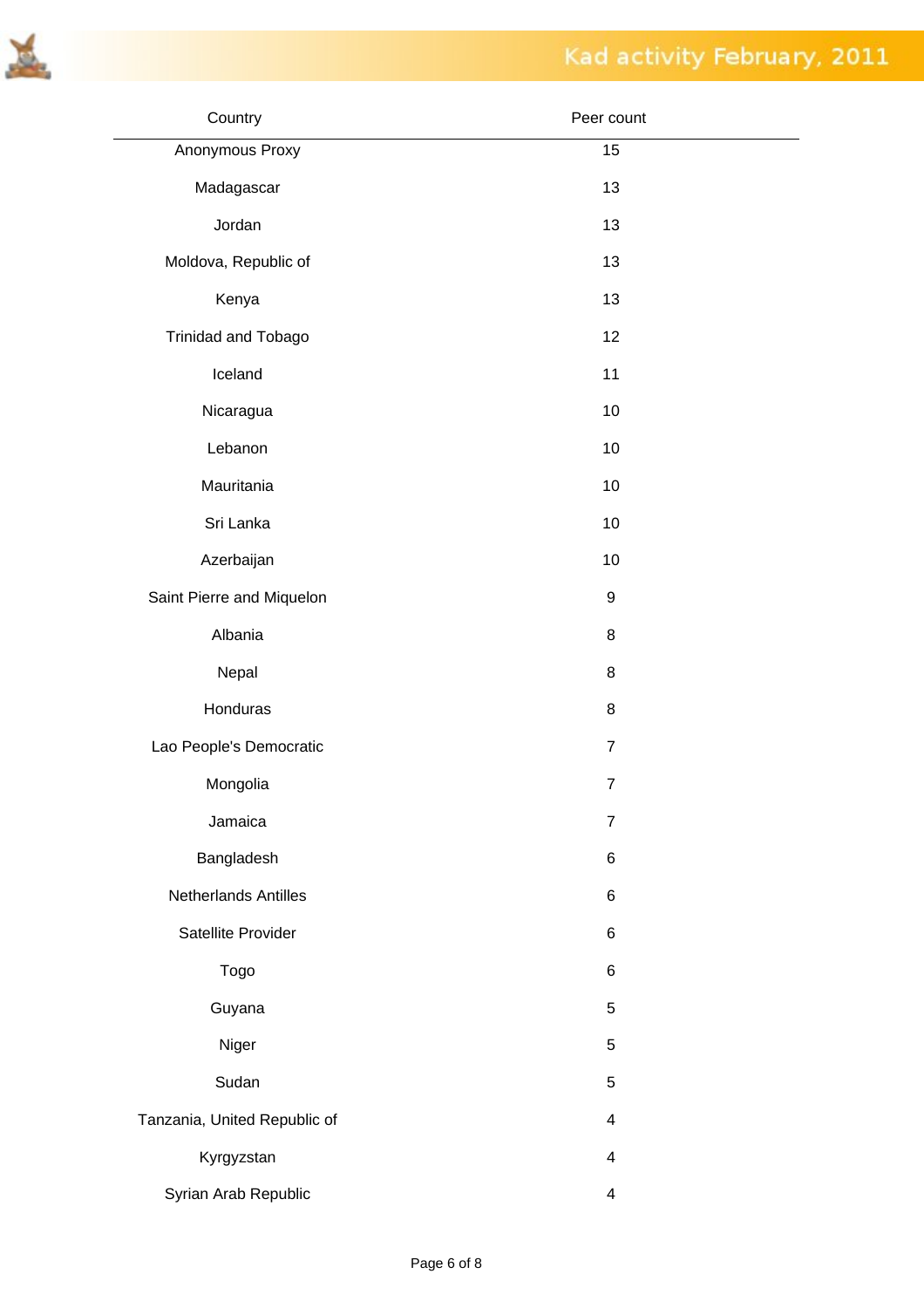



| Country                  | Peer count              |
|--------------------------|-------------------------|
| Oman                     | $\overline{\mathbf{4}}$ |
| Mozambique               | $\overline{\mathbf{4}}$ |
| Guam                     | $\overline{\mathbf{4}}$ |
| Mauritius                | $\overline{\mathbf{4}}$ |
| Ghana                    | $\overline{\mathbf{4}}$ |
| Rwanda                   | $\overline{\mathbf{4}}$ |
| Armenia                  | $\overline{\mathbf{4}}$ |
| Nigeria                  | $\overline{\mathbf{4}}$ |
| Fiji                     | $\sqrt{3}$              |
| Benin                    | $\sqrt{3}$              |
| <b>Barbados</b>          | $\sqrt{3}$              |
| Namibia                  | $\sqrt{3}$              |
| Faroe Islands            | $\sqrt{3}$              |
| Ethiopia                 | $\sqrt{3}$              |
| Bahrain                  | $\sqrt{2}$              |
| Uzbekistan               | $\overline{2}$          |
| Palestinian Territory    | $\sqrt{2}$              |
| Central African Republic | $\overline{c}$          |
| Congo, The Democratic    | $\overline{c}$          |
| Guinea                   | $\overline{2}$          |
| Wallis and Futuna        | $\overline{2}$          |
| Saint Lucia              | $\overline{2}$          |
| <b>Equatorial Guinea</b> | $\overline{2}$          |
| Jersey                   | $\overline{2}$          |
| Malawi                   | $\overline{2}$          |
| Northern Mariana Islands | $\overline{2}$          |
| Uganda                   | $\overline{2}$          |
| Zambia                   | $\overline{2}$          |
| Haiti                    | $\mathbf 1$             |